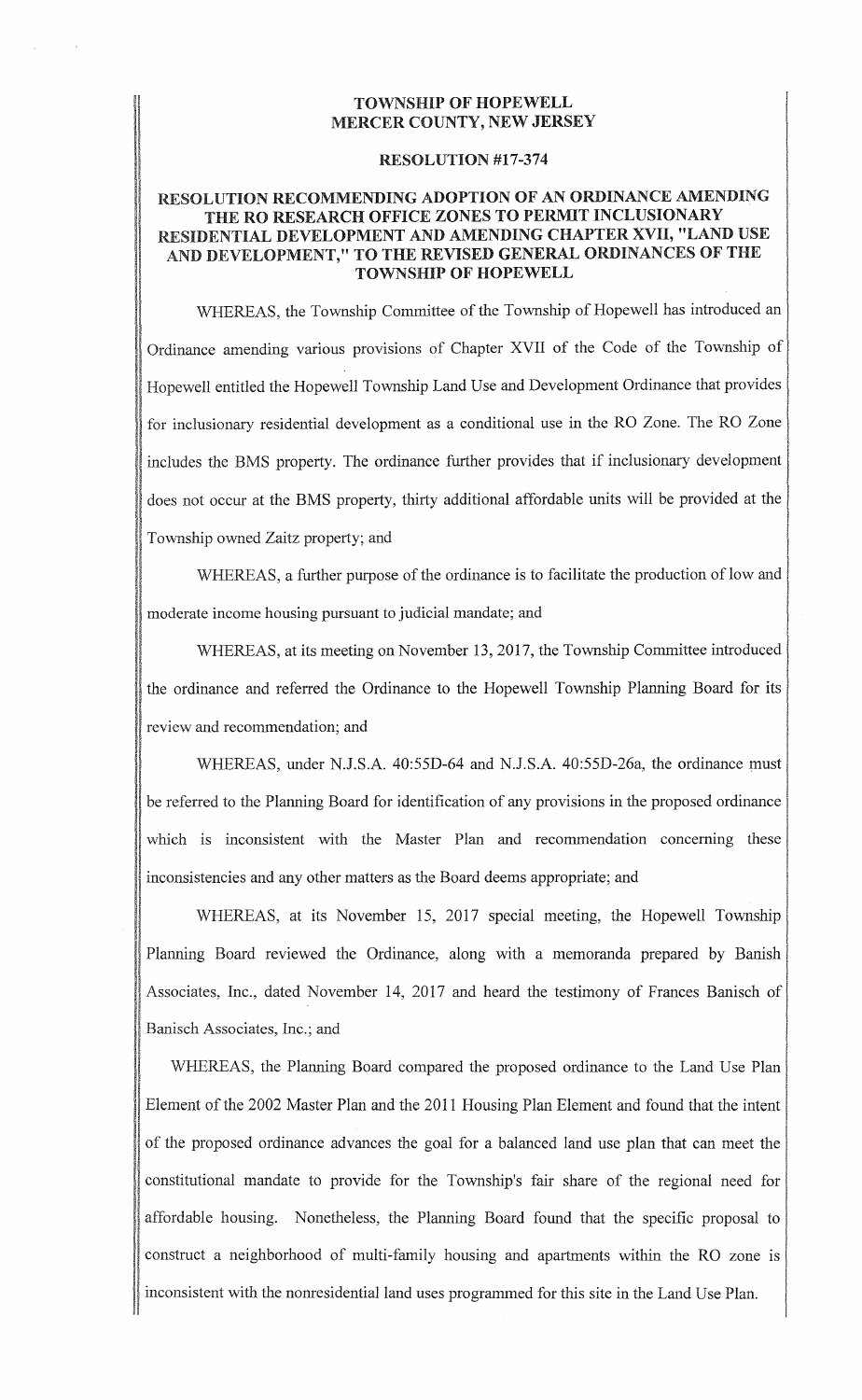WHEREAS, Notwithstanding this inconsistency, in Planning Board Resolution No. 17-022, the Planning Board recommended that the Township Committee adopt the proposed ordinance.

WHEREAS, on November 27, 2017, the Hopewell Township Committee held a public hearing on the Ordinance Amending Various Zoning Provisions of Chapter XVII, Land Use and Development of the Revised General Ordinances of the Township of Hopewell.

WHEREAS, the Hopewell Township Committee reviewed the Hopewell Township Planning Board Resolution No. 17-022; the Memorandum of Banisch Associates dated November 14, 2017; heard the testimony of Frank Banisch and all public comments;

WHEREAS, the Hopewell Township Committee found that the Ordinance advances the following objectives:

- To provide for a reasonable balance among various land uses that respects and reflects the interaction and synergy of community life.
- To provide for a variety of housing types which respond to the needs of households of i<br>International varymg size, age, and income, persons with disabilities and emerging demographic characteristics.
- To promote and support the development and redevelopment of affordable housing intended to address the Township's fair share of the region's lower income housing, particularly in areas served by public transportation which connect to areas of employment.
- To provide a range of housing opportunities within the Township with densities and lot sizes that respond to the capabilities and limitations of natural systems and available infrastructure.
- The proposed rezoning results in an appropriate use of land which contributes to the I general welfare of the community and state, and is an appropriate response to the mandate to provide affordable housing through municipal zoning.
- The proposed rezoning does not conflict with the development or general welfare of any I<br>I<br>I<br>I<br>I<br>I<br>I<br>I neighboring municipality, the county or the state as a whole and it provides a reasonable development option to address local affordable housing goals.
- i<br>International<br>International The proposed rezoning provides affordable housing through inclusionary development without the expenditure of public funds and results in the efficient use of the available public infrastructure while curtailing the extension of such infrastructure.
- The proposed rezoning provides zoning requirements and standards that produce the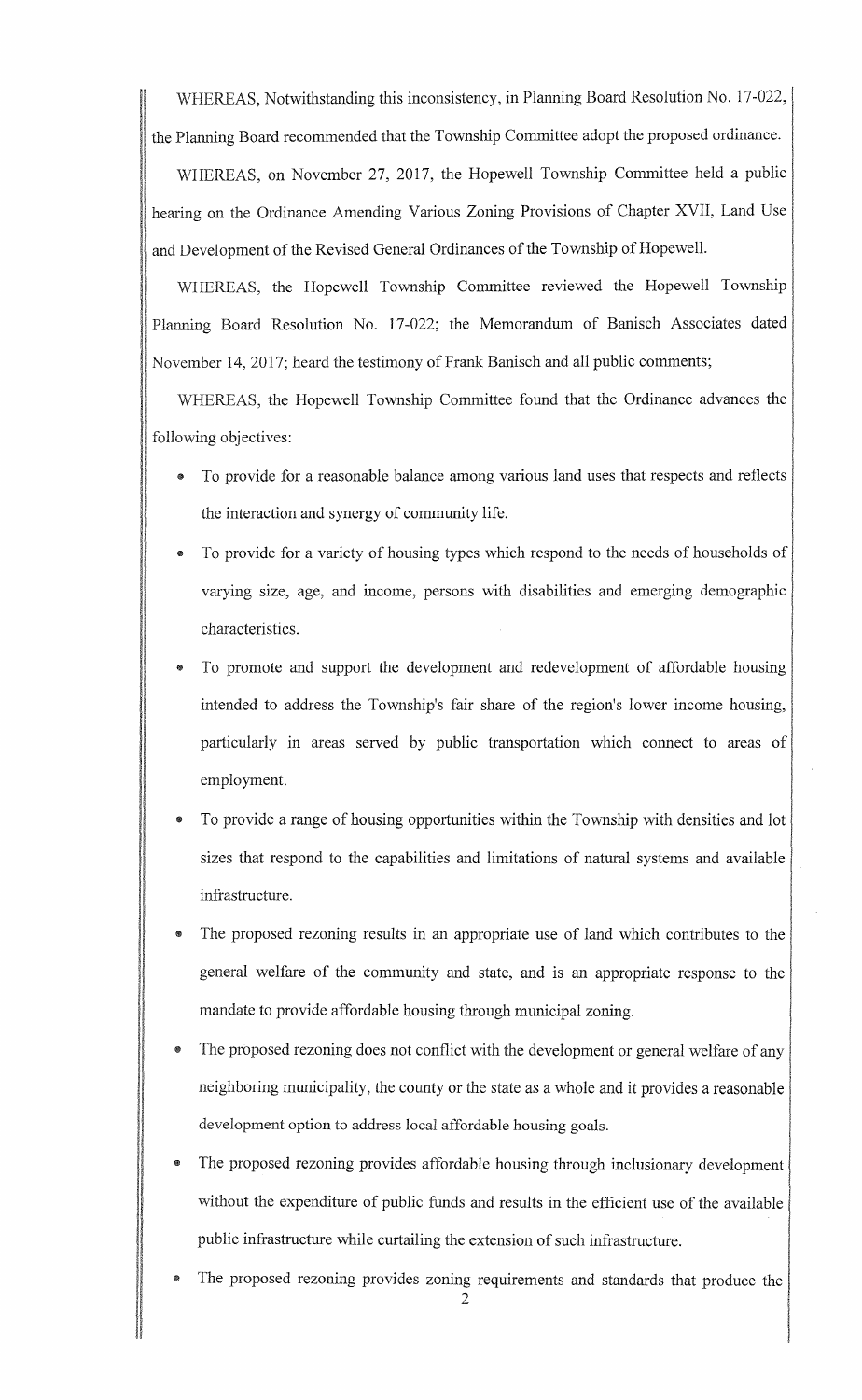opportunity to utilize creative development techniques in order to produce good civic design and arrangements, which are subject to further Planning Board review during the development application process.

- The procedure followed in developing the proposed ordinance combines public and private procedures that result in an efficient use of land.
- The proposed ordinance improves the balance of land uses sought in the Master Plan.
- The proposed development contemplated by the proposed zoning standards should result in a compact building layout and design.
- The multiple family neighborhood permitted by this ordinance will make future uses of the BMS site possible that will help to revitalize this site as BMS relocates away from this Hopewell campus.
- While the nonresidential zoning which the proposed ordinance amends is consistent with the Master Plan, the proposed rezoning will advance the goal of diversifying the housing stock and providing affordable housing to meet the constitutional obligation.

NOW, THEREFORE, BE IT RESOLVED, that on this  $27<sup>th</sup>$  day of November, 2017, that the Hopewell Township Committee, County of Mercer, State of New Jersey- hereby adopts the Ordinance Amending Various Zoning Provisions of Chapter XVII, Land Use and Development, of the Revised General Ordinances of the Township of Hopewell to provide for inclusionary residential development as a conditional use in the RO Zone. The Ordinance is hereby adopted for all of the above reasons pursuant to N.J.S.A. 40:55D-62(a) and Willoughby v Planning Board of the Twp. Of Deptford, 326 N.J.Super.158, 165-66 (App. Div. 1999).

Date Adopted: November 27, 2017

## **CERTIFICATION** I HEREBY CERTIFY THE FOREGOING TO BE A TRUE COPY OF A Resolufi *<sup>0</sup>'.,.J* ADOPTED BY THE HOPEWELL TOWNSHIP COMMITTEE EREBY CERTIFY THE FOREGOING TO<br>RUE COPY OF A Resolution ADOP<br>THE HOPEWELL TOWNSHIP COMMI<br>AT A MEETING HELD<br>Movember 27, 201 AT A MEETING HELD  $27, 2017$ DATE aurie E. S LAURIE E. GOMPF, MUNICIPAL CLERK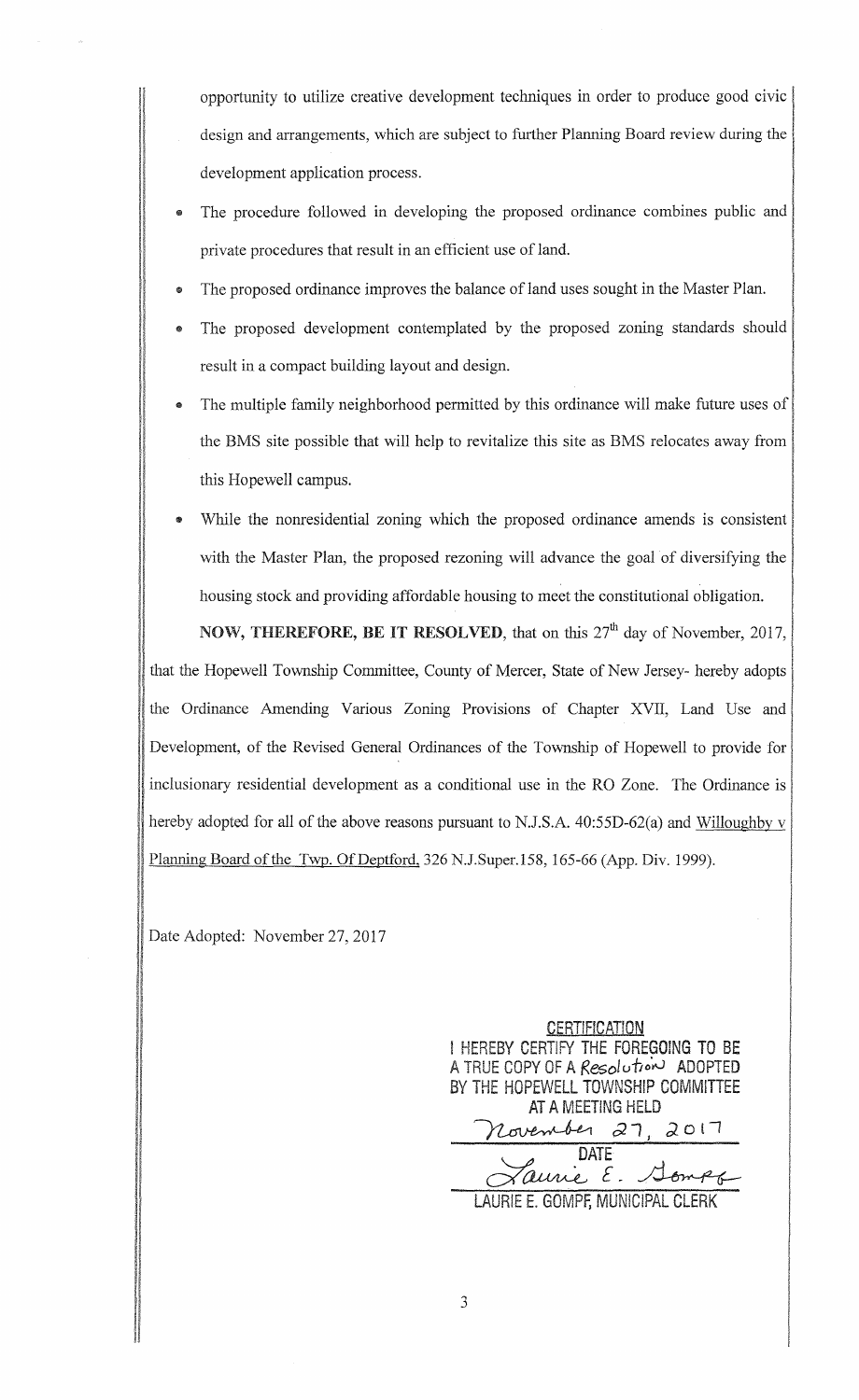## TOWNSHIP OF HOPEWELL MERCER COUNTY, NEW JERSEY

I

I In the community of the community of the community of the community of the community of the community of the c<br>In the community of the community of the community of the community of the community of the community of the c **BRANCHANDER** I I

I I

I

### ORDINANCE N0.17-1670

## ORDINANCE OF THE TOWNSHIP OF HOPEWELL AMENDING CHAPTER XVII OF THE CODE OF THE TOWNSHIP OF HOPEWELL ENTITLED THE HOPEWELL TOWNSHIP "LAND USE AND DEVELOPMENT ORDINANCE"

WHEREAS, the Township of Hopewell is required to amend certain provisions of Chapter XVII of the Code of the Township of Hopewell entitled the Hopewell Township "Land Use and Development Ordinance" to facilitate the production of low and moderate housing pursuant to third round affordable housing proceedings in the Law Division of the Superior Court encaptioned In the Matter of the Application of the Township of Hopewell, Docket No. MER-L-1557-15 (Mount Laurel); and

WHEREAS, the purpose of this Ordinance is to accomplish the foregoing as required by judicial mandate; and

WHEREAS, the intent of this ordinance is to provide affordable housing on RO-1 zoned land through the use of conditional use standards because such standards afford the land owner the maximum opportunity to utilize its site in accordance with the RO-1 non-residential standards while permitting a defined number of affordable and inclusionary housing units; and

WHEREAS, because Hopewell Township has determined that conditional use standards will be the method for permitting affordable housing in the R0-1 zone, the township is also required to provide an alternative location to provide the required number of affordable units to ensure a realistic opportunity; and<br> **WHEREAS**, Hopewell Township will include an additional 30 affordable units on

Block 85 Lot 3, also known as the Zaitz tract, to be constructed only if affordable units are not constructed on RO-1 zoned lands.

NOW, THEREFORE, BE IT ORDAINED AND ESTABLISHED by the Township Committee of the Township of Hopewell, County of Mercer, State of New Jersey that Chapter XVII of the Code of the Township of Hopewell entitled the Hopewell Township "Land Use and Development Ordinance" be amended, modified and supplemented as follows: SECTION I.

Chapter 17-168.a. entitled "Purpose" of the R0-1, R0-2 and R0-3 Zoning Districts is repealed as currently stated and is replaced by the following new Chapter 17-168.a. in its place and stead:

## 17-168 R0-1, 2 AND 3 DISTRICTS: RESEARCH/OFFICE DISTRICTS.

a. *Purpose.* The purpose of these districts is to provide for research/office uses by single owners with one or more tenant occupants on large parcels within the township. A neighborhood of inclusionary housing is also deemed appropriate in the R0-1 District when arranged on undeveloped portions of the property, and adequately buffered from manufacturing buildings and activities. It is also intended that the provision for assisting in the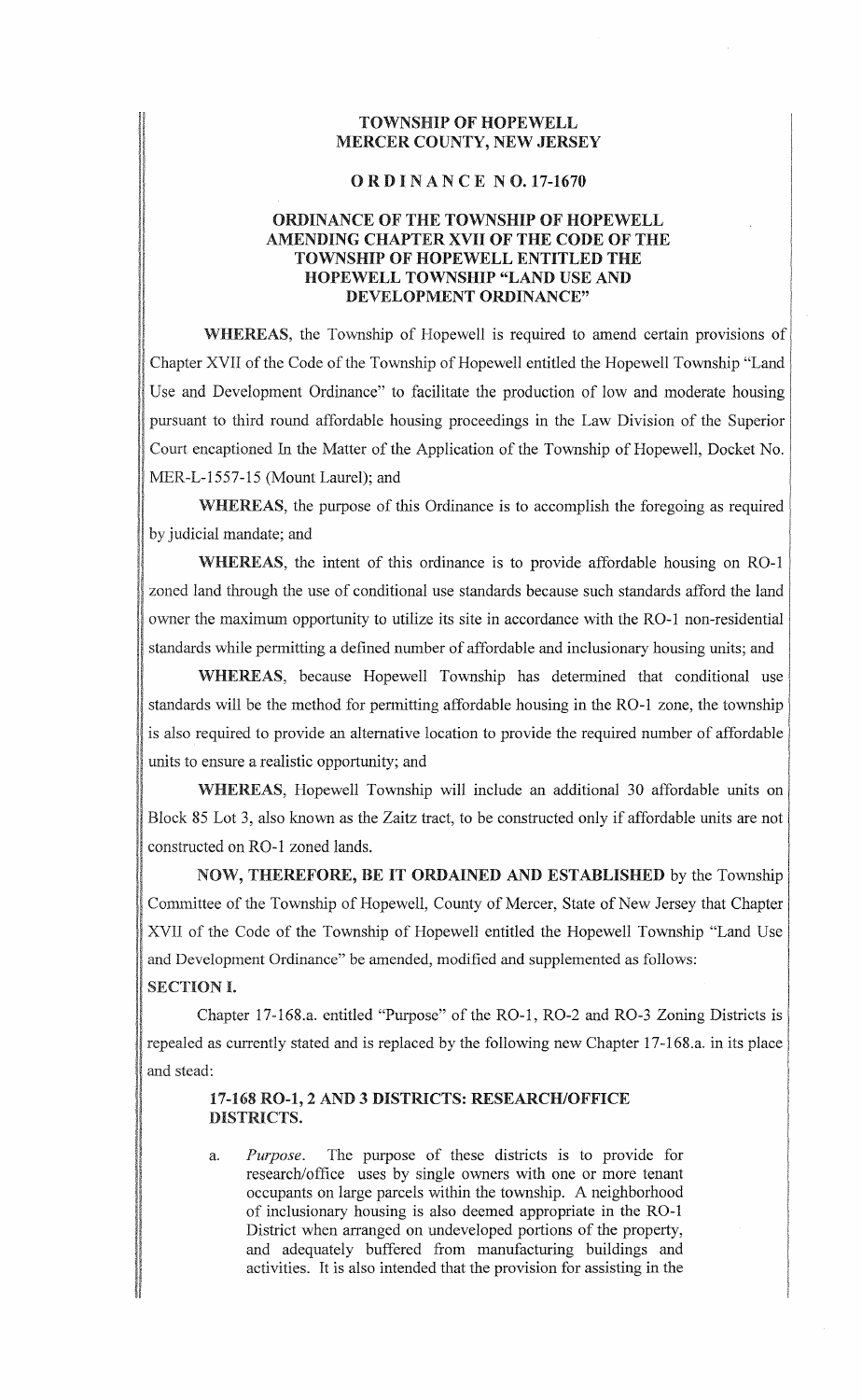development of lower income housing as set forth below be a required portion of any new development in the R0-1 District.

## SECTION II.

Chapter 17-168.b entitled "Conditional Uses" is supplemented to add a new Paragraph 2 as follows:

2. Inclusionary affordable housing development pursuant to the requirements in  $\S 17-168(g)$ .

### **SECTION III**

Chapter 17-252 entitled "Applicability of Growth Share", Chapter 17-253 entitled "Residential Growth Share Provisions", and Chapter 17,254 entitled "Nonresidential Growth Share Provisions" are repealed inasmuch as the "Growth Share" rules adopted by the New Jersey Council on Affordable Housing ("COAH") upon which they were based have been invalidated by the Courts.

## SECTION IV

A new section 17-168(g) entitled "Conditional Use Inclusionary Development in the R0-1 District" is added as follows:

17-252. Conditional Use Inclusionary Development in the RO-I District.

- A. Principal permitted uses.
	- (1) Garden apartments.
	- (2) Townhouses.
- B. Permitted accessory uses.
	- (1) Off-street parking
	- (2) Any use or structure customarily incidental to a principal permitted use.
	- (3) Private garages and carports.
	- ( 4) Recreational and cultural facilities for the sole use of the residents of the community and their guests, including but not limited to a clubhouse, jogging and bike trails, swimming pool, library, media center, court games, picnic areas and other typical active and passive recreation facilities.
	- (5) Sales office of a temporary nature not to extend beyond the occupancy of the last dwelling
- C. Area and Yard Requirements Relief required by this section shall be considered according to the standards in N.J.S.A. 40:55D-70 (c):

The following bulk standards apply to all tracts proposed for inclusionary residential development within the R0-1 District:

| i.    | Minimum tract size:                          | thirty $(30)$ contiguous acres                     |
|-------|----------------------------------------------|----------------------------------------------------|
| ii.   | Maximum tract size:                          | fifty $(50)$ contiguous acres                      |
| iii.  | Minimum front yard for townhouse structures: | 25 feet to private road/100 feet to<br>public road |
| iv.   | Minimum front yard for apartment buildings:  | 75 feet to private road/100 feet to<br>public road |
| V.    | Minimum tract width:                         | 750 feet                                           |
| vi.   | Minimum side yard for principal structures:  | 50 feet                                            |
| vii.  | Total for both side yards:                   | 100 feet                                           |
| viii. | Minimum rear yard:                           | 100 feet                                           |
| 1X.   | Minimum distance between apartment buildings | 50 feet                                            |
| X.    | Minimum distance between townhouse buildings | 25 feet                                            |
| xi.   | Accessory building side yard:                | 25 feet                                            |
| xii.  | Accessory building rear yard:                | 50 feet                                            |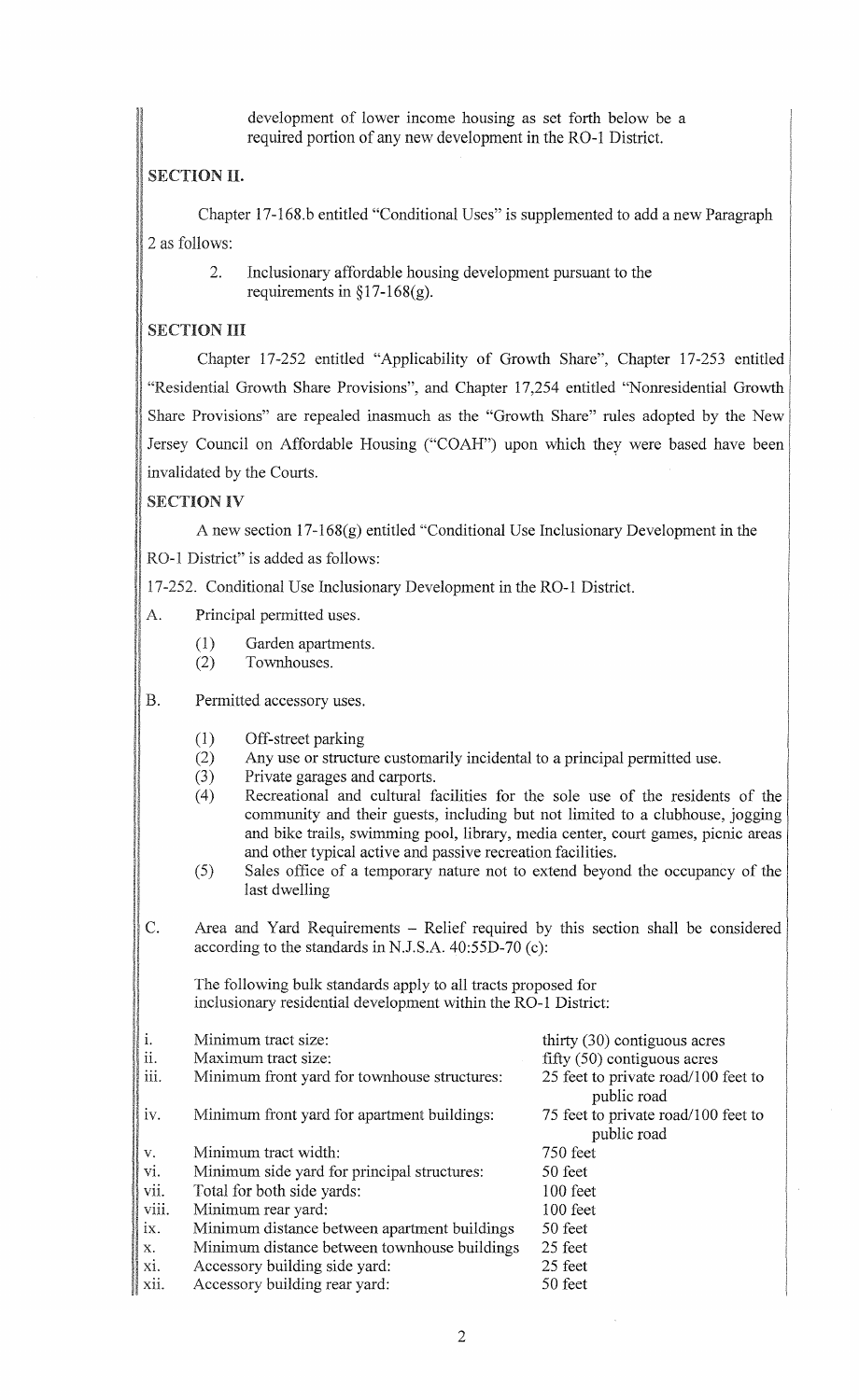roadways

xiv. Maximum building height: 4 stories and 55 feet

## Multi-Family Building Setbacks.

- a. Building face to local street curb or pavement: 25 feet.
- b. Building face to collector street curb or pavement: 40 feet.
- c. Building face to arterial street curb or pavement: 50 feet.
- d. Building face to common parking area:
	- 1. Front building face: 20 feet.
		- 2. Rear or side building face: 15 feet.

## **Multi-Family Building Spacing.**

The following separation of buildings shall be provided:

| <b>Dimension</b>       | <b>Separation of Buildings (feet)</b> |
|------------------------|---------------------------------------|
| Long side to long side | 75                                    |
| Front to rear          | 50                                    |
| Front to end           | 45                                    |
| Rear to rear           | 50                                    |
| Rear to end            | 40                                    |
| End to end             | 30                                    |
|                        |                                       |

## Multifamily building requirements:

(1) Garden apartments.

(a) The maximum length of structures shall be 200 feet. Maximum density shall be 25 dwelling units per acre.

(b) Garden apartment structures should be grouped in clusters, with architectural design consistent in each cluster.

( c) Recreation facilities, such as swimming pools and tennis courts, should be encouraged but carefully located to avoid problems of noise, light and similar nuisance elements affecting residential units. They shall be located not less than l 00 feet from any tract boundary.

( d) No front yard shall be used for service such as clothes drying and/or outdoor storage.

( e) Where townhouses or garden apartments abut a residential zone or use, there shall be a landscaped strip not less than 15 feet in width or depth, which strip shall not be utilized for roadway or parking and which shall be so planted as to form an effective visual screen.

(f) All utilities and their service lines, including electric and telephone, shall be installed underground and subject to approval of the appropriate utility. Wherever the utility is not installed in a public right-of-way, an appropriate utility easement shall be provided.

(g) All streetlights and all lighting along pedestrian walks and in parking areas shall be downward-directed and shaded and installed on ornamental standards of the appropriate utility. They shall be of a style and design compatible with the architectural style of the project and shall be approved by the Planning Board and the utility company.

(h) Adequate provision shall be made for the storage, recycling and removal of garbage, which shall be at the sole cost and expense of the owner.

(i) Adequate provision shall be made for snow removal on all sidewalks, streets, roads, driveways and parking areas within the project, which shall be at the sole cost and expense of the owner.

G) Minimum roof pitch shall be 4:12 unless flat roofs are employed, in which case green roof design or solar collectors shall be employed.

(k) Landscape or rooftop screening shall be provided for all *ale* units, meters, connections, etc.

(2) Townhouses.

(a) Maximum of eight units in a single row. Minimum width of unit, 18 feet. Offset of at least four feet between every two units.

xiii. Maximum coverage: 60 percent, including private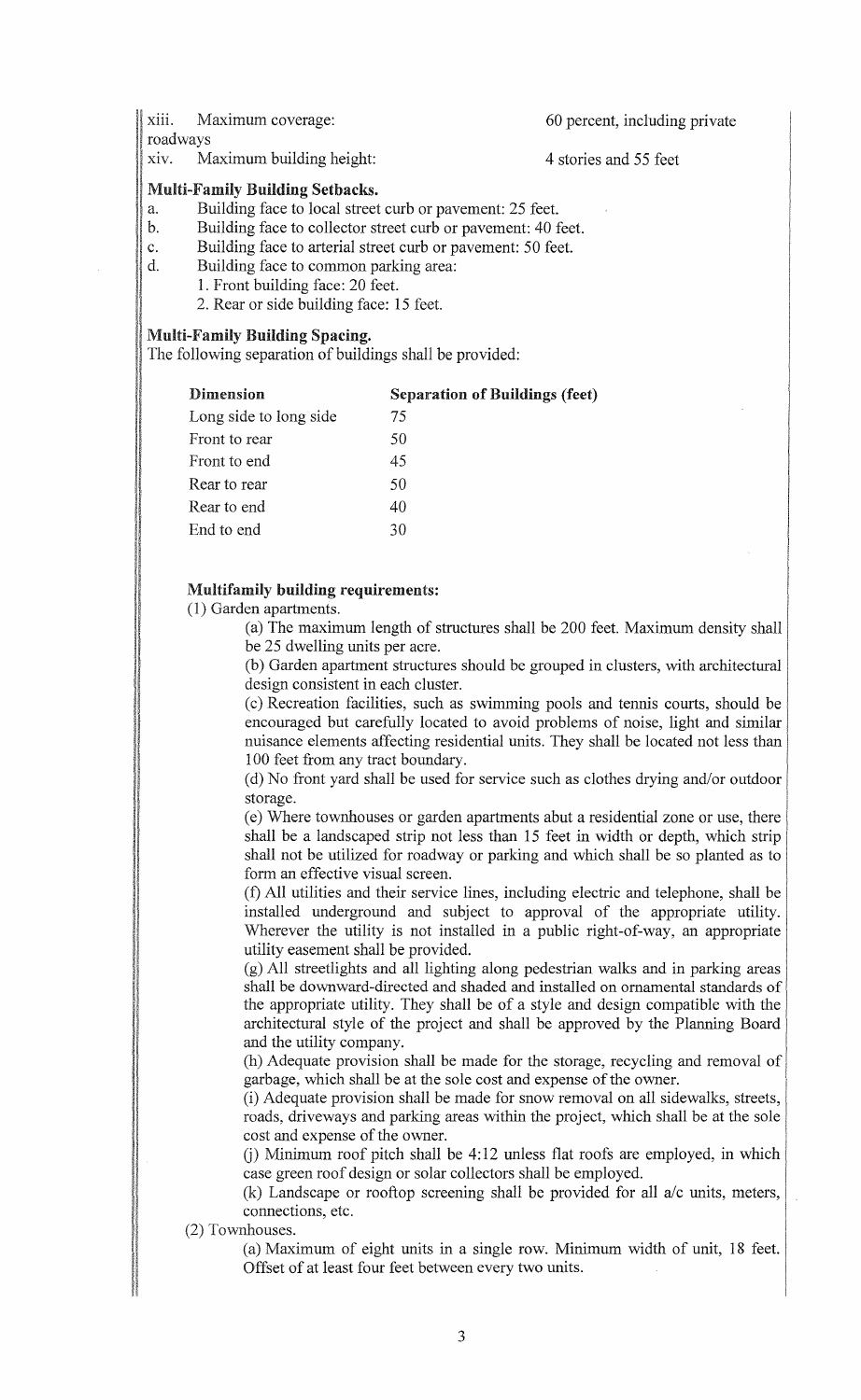(b) Townhouses should be grouped in clusters, with a maximum of 30 per cluster. Private parking areas should be located near the unit entrances and outdoor living areas or patios adjoining open space or paths leading to open space.

(c) Townhouses in each cluster should be consistent in terms of architectural style and major design elements such as materials, windows, rooflines, roof designs, etc. Design approval shall rest with the Planning Board.

( d) Each dwelling unit in a townhouse building shall be completely separated from all other dwelling units in the same building by a fire wall subject to the requirements of the Uniform Construction Code.

( e) Adequate safe and sanitary provisions shall be made for the recycling and storage of solid waste and garbage in compliance with all applicable ordinance requirements of the Township of Hopewell.

(f) Guest parking of one space for every six units shall be required.

(g) Minimum roof pitch shall be 4:12.

(h) Landscape or rooftop screening shall be provided for all  $a/c$  units, meters, connections, etc.

#### 6) Development Requirements for Inclusionary Housing in the R0-1 District:

a. Infrastructure - All development shall be connected to public sewers and public water. b. Residential Use

- 1) There shall be a minimum of 50 affordable units and a maximum of 250 dwelling units,
- 2) Pursuant to COAH's second round rules at N.J.A.C. 5:93-1, *et seq.,* at least 15% of all rental units and 20% of all for-sale units shall be deed-restricted for occupancy by low and moderate income households and the affordable housing units shall be dispersed among the residential buildings rather than concentrated in a few buildings.
- 3) No more than 60% of all market rate dwellings shall be two-bedroom units and at least 40% shall be one-bedroom units.
- 4) Low and moderate income units shall meet the following bedroom distribution requirements:

1. The combination of efficiency and one bedroom units shall be at least 10 % and no greater than 20 % of the total low and moderate income units;

2. At least 30 percent of all low and moderate income units shall be two bedroom units; and

- 5) At least 20 percent of all low and moderate income units shall be three bedroom units. Residential units shall be afforded the following activities within the redevelopment area: fitness room, community room, convenient recycling and trash receptacle area and multipurpose pedestrian/bicycle trail.
- 6) At least 50% of all affordable units shall be made available to low income households of which at least 13% shall be available to very low income households as required by P.L. 2008, c.46.
- c. Site Design Relief required by this section shall be considered according to the standards in N.J.S.A. 40:55D-70 (c)
	- 1) The location and arrangement of buildings, uses, parking areas and street setbacks shall be designed to minimize conflicts with non-residential uses in the R0-1 District.
	- 2) The buildings shall be located, arranged and designed to maximize opportunities for active and/or passive solar energy collection.
	- 3) Each dwelling unit and combined complex of dwelling units shall have a compatible architectural theme with variations in design to provide attractiveness to the development which shall include consideration of landscaping techniques, building orientation to the site and to other structures, topography, natural features and individual dwelling unit design such as varying unit widths, staggering unit setbacks, providing different exterior materials, changing roof lines and roof designs, altering building heights and changing types of windows, shutters, doors, porches, colors and vertical or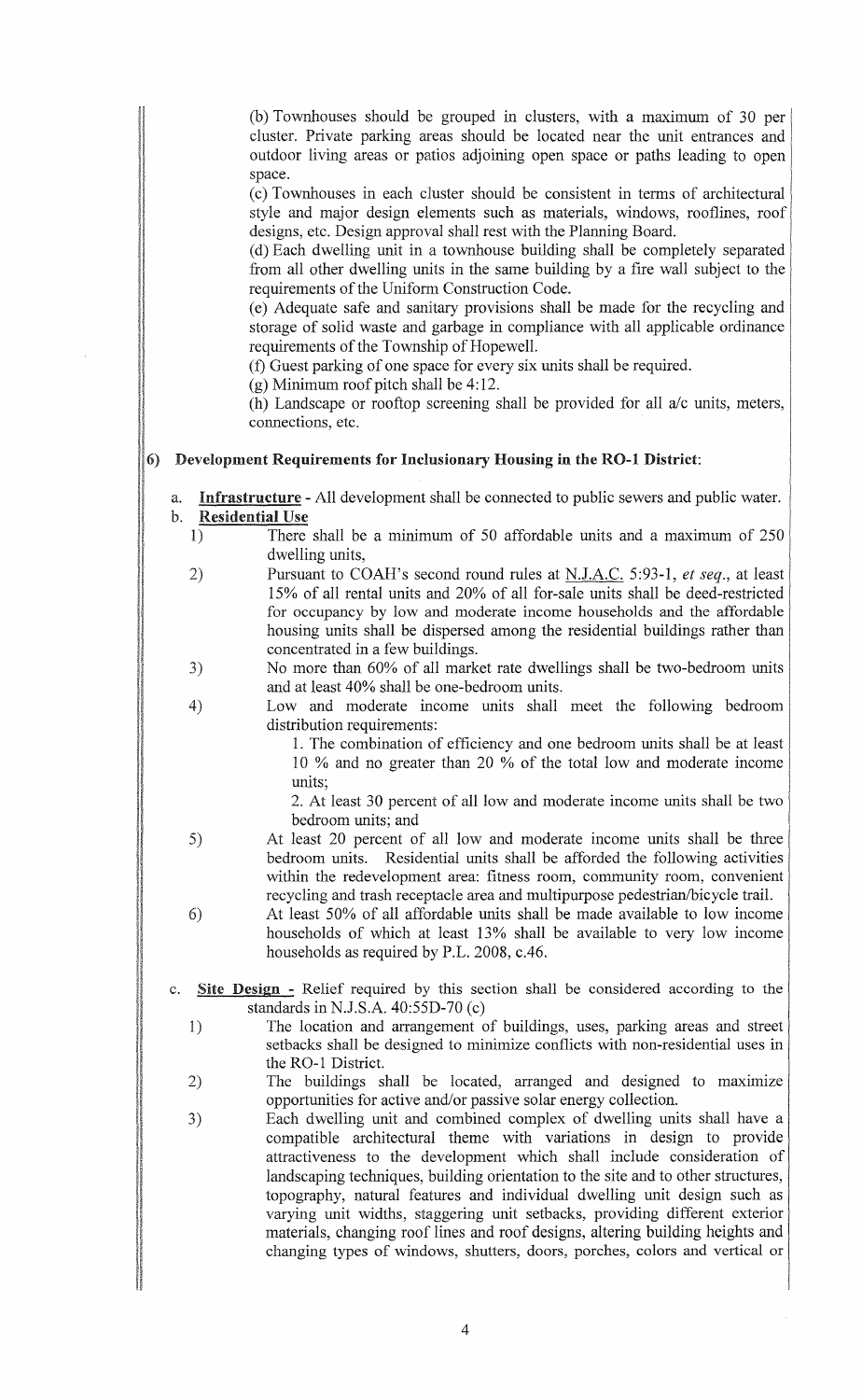horizontal orientation of the facades, singularly or in combination for each dwelling unit.

- 4) The dwelling unit mix shall be such that no more than 65% of the total number of dwelling units shall have the same number of bedrooms.
- 5) No townhouse building shall contain more than eight dwelling units.
- 6) A minimum of 20% of the total land area of the inclusionary development tract, shall be designated as active and passive open space. Pedestrian and bike paths, ball fields, playgrounds and other areas for active or passive recreation shall be included in the calculation of required open space.
- 7) A dense landscape buffer screen of 75 feet in width shall be installed where the development abuts any non-residential use or public street.
- 8) Pedestrian and bicycle circulation shall be provided and shall be separated from motor vehicle circulation wherever possible, and, where applicable, shall be consistent with the Township's master plan for bikeways.
- 9) Pedestrian facilities shall include a perimeter loop pathway around the inclusionary development.
- 10) An integrated sidewalk system shall be provided throughout the development which encourages pedestrian movements.
- 11) Residential uses shall be located within the existing ring road. Residential uses may be located between the ring road and site perimeter only if the developer demonstrates to the planning board that environmental or other planning reasons preclude residential development within the ring road. Any development located between the ring road and site perimeter shall protect existing views from the perimeter through site grading, landscaping or other means acceptable to the planning board.
- d. Parking Relief required by this section shall be considered according to the standards in N.J.S.A. 40:55D-70 (c):
	- 1) Parking facilities shall be at least 75' feet from the right-of-way line of any public road, and at least 50' from any private road
	- 2) Parking facilities and driveways shall be at least ten feet from District lines.
	- 3) Bicycle racks shall be provided on site at a rate of one bicycle storage space for every 30 automobile parking spaces.
	- 4) Where abutting a residential zone or residential use, accessory buildings, accessory structures or accessory uses shall not be closer than 75 feet to any side or rear property line.

#### e. Traffic

- 1) Traffic studies shall be prepared to project the development-generated traffic volumes affecting the roadways serving the development. In addition, an updated study for on-site parking usage for each development phase shall be submitted.
- 2) Provisions for traffic improvements shall be made and strategies for traffic control shall be provided to ensure that the levels of service are maintained or improved.

## **SECTION V**

A new Chapter 17-253 entitled "Mandatory Affordable Housing Set-aside in Future

Rezonings or the Grant of Variances Authorizing Multi-Family Housing" is added as follows:

17-253. Mandatory Affordable Housing Set-aside in Future Rezonings or the Grant of Variances Authorizing Multi-Family Housing.

a. Pursuant to directives of the Superior Court in the third round affordable housing proceedings encaptioned In the Matter of the Township of Hopewell, Docket No. MER-L-1557-15 (Mount Laurel), if the Township or its land use Boards permit, either through future rezonings or the grant of variances, multi-family or single family attached development that is "approvable" and "developable" as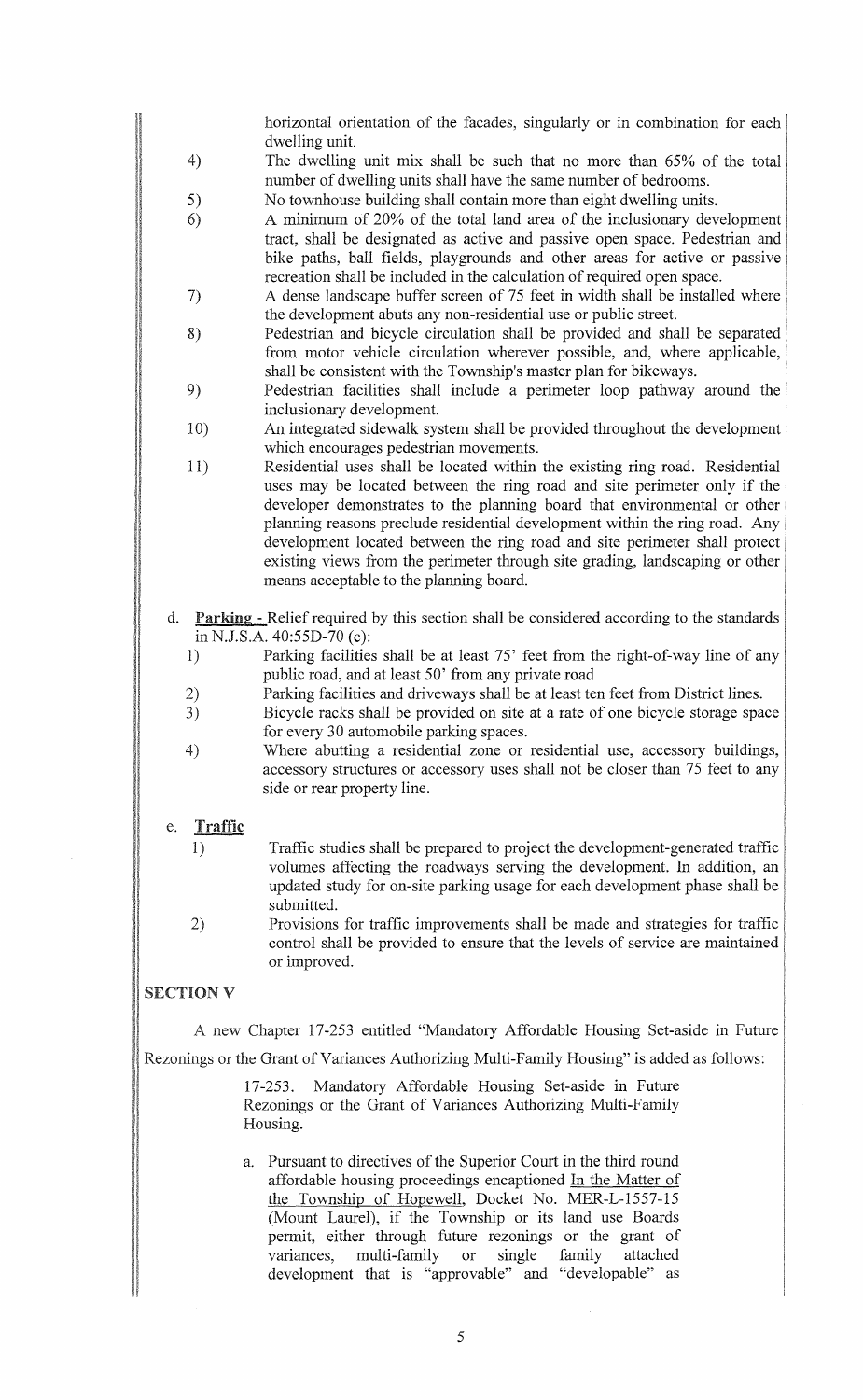defined in N.J.A.C. 5:93-1, *et seq.* at a gross density of 6 units to the acre or more, the Township and/or its land use Boards shall require that an appropriate percentage of the residential units shall be set-aside for low and moderate income households in accordance with N.J.A.C. 5:93-1, *et seq.* This requirement shall apply to any multi-family or single-family attached residential development, including the residential portion of a mixed-use project which consists of six (6) or more new residential units, whether permitted by a zoning amendment, a variance granted by the Township's land use Boards, or adoption of a Redevelopment Plan or amended Redevelopment Plan in areas in need of redevelopment or rehabilitation. Nothing herein precludes the Township from imposing an affordable housing set-aside in a development not required to have a set-aside pursuant to the provisions hereof consistent with N.J.S.A. 52:27D-311(h) and other applicable law. Consistent with N.J.A.C. 5:93-1, *et seq.,* for inclusionary projects in which low and moderate income units are to be offered for "sale", the appropriate set-aside percentage is 20 percent; for inclusionary projects for which the low and moderate income units are to be offered for "rent", the appropriate set-aside percentage is 15 percent. This requirement does not create any entitlement for a property owner or applicant for a zoning amendment, variance, or adoption of a Redevelopment Plan or amended Redevelopment Plan in areas in need of redevelopment or rehabilitation, or for approval of any particular proposed project. This requirement does not apply to any sites or specific zones otherwise identified in judicially approved Settlement Agreements under Docket No. MER-L-1557-15 (Mount Laurel) or the Township's judicially approved third round Housing Element and Fair Share Plan (collectively "Compliance Plan"), for which density and set-aside standards shall be governed by the specific standards set forth therein. A property shall not be permitted to be subdivided so as to avoid meeting the above affordable housing requirement.

## SECTION VI

Chapter 17-254 is reserved for future use now that the previously adopted Chapter 17- 254 has been repealed.

## SECTION VII. SEVERABILITY.

If any section, subsection, paragraph, sentence or other part of this Ordinance is adjudged unconstitutional or invalid, such judgment shall not affect or invalidate the remainder of this Ordinance, but shall be confined in its effect to the section, subsection, paragraph, sentence or other part of this Ordinance directly involved in the controversy in which said judgment shall have been rendered and all other provisions of this Ordinance shall remain in full force and effect.

# SECTION VIII. INCONSISTENT ORDINANCES REPEALED.

All Ordinances or parts of Ordinances which are inconsistent with the provisions of this Ordinance are hereby repealed, but only to the extent of such inconsistencies.